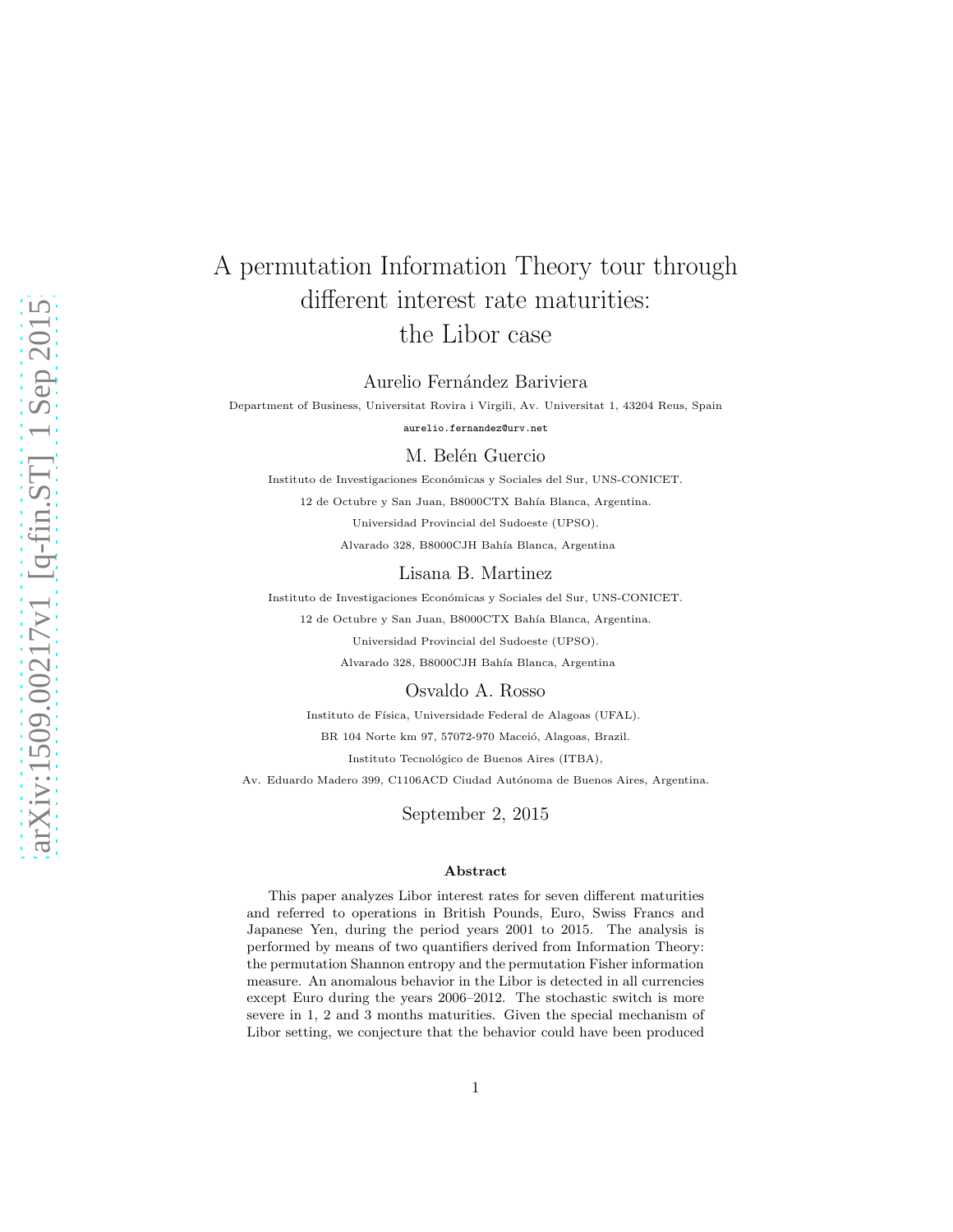by the manipulation that was uncovered by financial authorities. We argue that our methodology is pertinent as a market overseeing instrument.

PACS: 89.65.Gh Econophysics; 74.40.De noise and chaos

## 1 Introduction

Since the seminal work of Bachelier [\[1\]](#page-12-0), prices in a competitive market have been modeled as a memoryless stochastic process. In fact, according to the Efficient Market Hypothesis (EMH), prices fully reflect all available information [\[2\]](#page-12-1). This property was duly proved by Samuelson [\[3\]](#page-12-2). It is known that informational efficiency can vary over time. This may be due to several reasons. For example, Cajueiro and Tabak [\[4\]](#page-12-3) studied the Chinese stock market and found that liquidity plays a role in explaining the evolution of the long term memory; Bariviera [\[5\]](#page-12-4) argued that informational efficiency in the Thai stock market is influenced by liquidity constraints; while Bariviera *et al.* [\[6\]](#page-13-0) detailed the influence of the 2008 financial crisis on the memory endowment of the European fixed income market. However, changes in informational efficiency are essentially unpredictable, under the EMH framework.

The problem addressed in this paper stems from a newspaper. Mollenkamp and Whitehouse [\[7\]](#page-13-1) published a disruptive article in the Wall Street Journal: they suggested that the Libor rate did not reflect what it was expected, i.e., the cost of funding of prime banks. The British Bankers Association (BBA) defines Libor as "...the rate at which an individual Contributor Panel bank could borrow funds, were it to do so by asking for and then accepting inter-bank offers in reasonable market size, just prior to 11:00 [a.m.] London time". Every London business day, each bank in the Contributor Panel (selected banks from BBA) makes a blind submission such that each banker does not know the quotes of the other bankers. A compiler, Thomson Reuters, then averages the second and third quartiles. This average is published and represents the Libor rate on a given day. In other words, Libor is a trimmed average of the expected borrowing rates of leading banks. Libor rates has been published for ten currencies and fifteen maturities. As it is defined, Libor is expected to be the best self estimate of leading banks borrowing cost at different maturities. Several publications in newspapers [\[8,](#page-13-2) [9\]](#page-13-3) casting doubts on Libor integrity triggered investigations by several surveillance authorities such as the US Department of Justice, the UK Financial Services Authority or the European Commission. All these offices found several traces of misconduct, which resulted in severe fines to leading banks.

There are a few papers dealing with this topic in academic journals. Most of them are focused, once the manipulation is known, on verifying or discarding its existence, by means of statistical tests. Taylor and Williams [\[10\]](#page-13-4) documented the detachment of the Libor rate from other market rates such as Overnight Interest Swap (OIS), Effective Federal Fund (EFF), Certificate of Deposits (CDs), Credit Default Swaps (CDS), and Repo rates. Snider and Youle [\[11\]](#page-13-5) studied individual quotes in the Libor bank panel and found that Libor quotes in the US were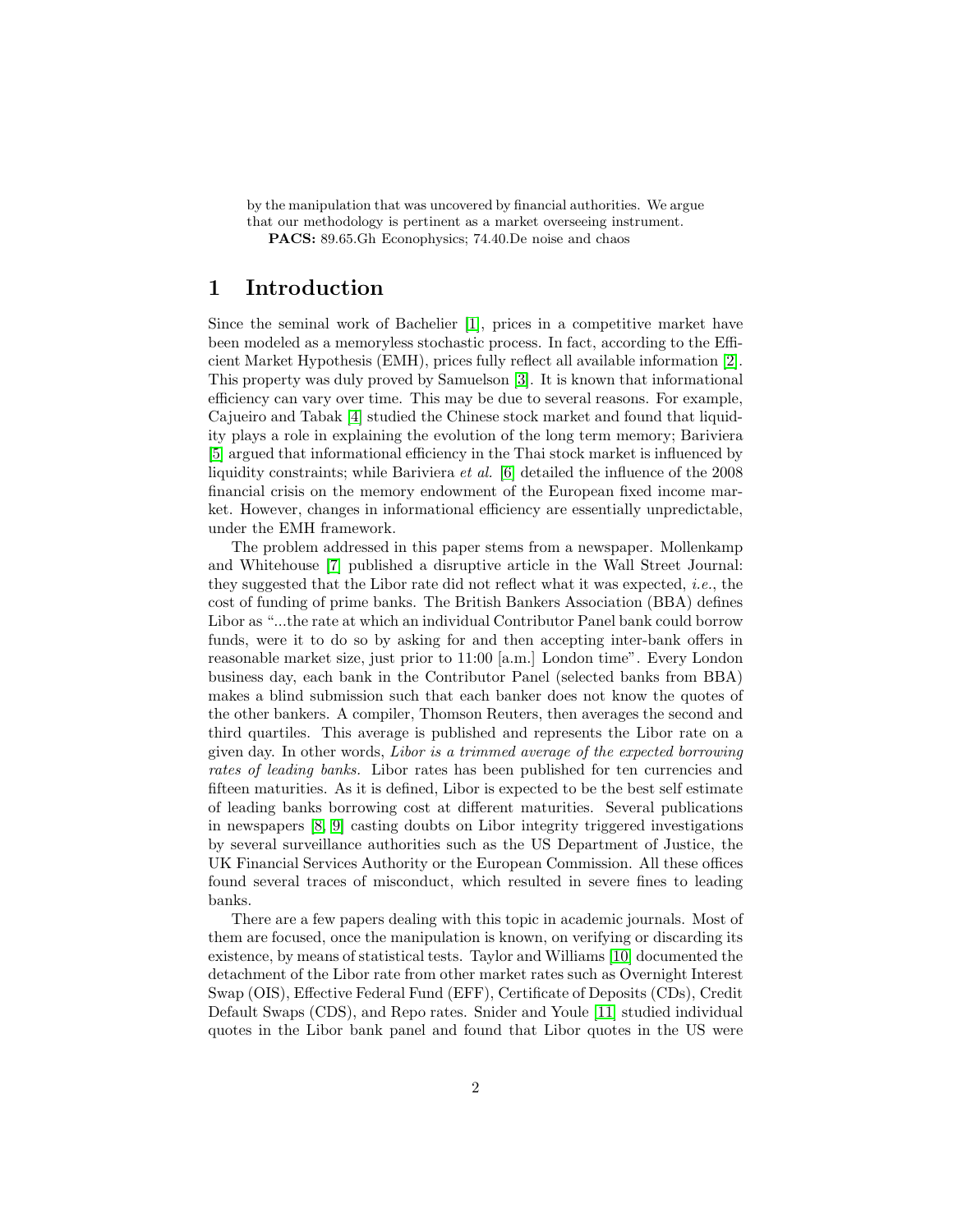not strongly related to other bank borrowing cost proxies. Abrantes-Metz et al. [\[12\]](#page-13-6) analyzed the distribution of the Second Digits (SDs) of daily Libor rates between 1987 and 2008 and, compared it with uniform and Benford's distributions. If we take into account the whole period, the null hypothesis that the empirical distribution follows either the uniform or Benford's distribution cannot be rejected. However, if we take into account only the period after the subprime crisis, the null hypothesis is rejected. This result calls into question the "aseptic" setting of Libor. Monticini and Thornton [\[13\]](#page-13-7) found evidence of Libor under-reporting after analyzing the spread between 1-month and 3-month Libor and the rate of Certificate of Deposits using the Bai and Perron [\[14\]](#page-13-8) test for multiple structural breaks. For a historical overview of the Libor case from a regulator' point of view, see the Federal Reserve Staff Report [\[15\]](#page-13-9).

Recently, Bariviera et al. [\[16,](#page-13-10) [17\]](#page-13-11) present preliminary results about 3-month UK Libor manipulation. They performed a symbolic time series analysis using the Complexity Entropy Causality Plane (CECP). Our approach goes deeper in two aspects. First, we study the behavior of the Libor for several maturities and currencies. Second, we introduce a local information theory quantifier, which is able to detect tiny perturbations in the probability density function. Consequently, instead of analyzing our results with global vs. global quantifiers, as in the CECP, we study the time series by means of global vs. local quantifiers, defined in the Shannon-Fisher plane.

Interest rates have broad and wide economic impact on our daily life. The lack of integrity of Libor as an information signal gives market participants a wrong proxy of borrowing costs, thus providing a bad rate for pricing financial products. Many mortgages as well as sovereign bonds have Libor-linked interest rates. Therefore, the wrong setting of the interest rates produces a cascade effect throughout the whole economy. Consequently, Libor reliability is crucial to private and public borrowers around the world.

Our approach is somewhat different to the previous literature. The aim of this paper is to propose a quantitative technique based on Information Theory quantifiers, in order to detect changes in the stochastic/chaotic underlying dynamics of the Libor time series. We claim that our methodology is able to capture changes in the process dynamics on an ongoing basis. In other words, our method allows periodic monitoring of interest time series. This market audit, done at regular intervals, can detect unusual mutation in the statistical properties of a time series. It is clear that not only manipulation can shift signal features. Other external forces, such as increasing noise or special economic situations influence on signal observation and measurement. Therefore, results should be read with care. A change in the stochastic dynamics should not be read exclusively as produced by manipulation. It could be due to spurious contamination of the signal, or liquidity constraints, etc. However, our method acts as an early warning mechanism to detect some kind of "market distress". This study is relevant no only for researchers, but also for surveillance authorities who need an efficient market watch device in order to detect strange movements in key economic variables such as the Libor.

This paper is structured as follows. Section [2](#page-3-0) describes the methodology.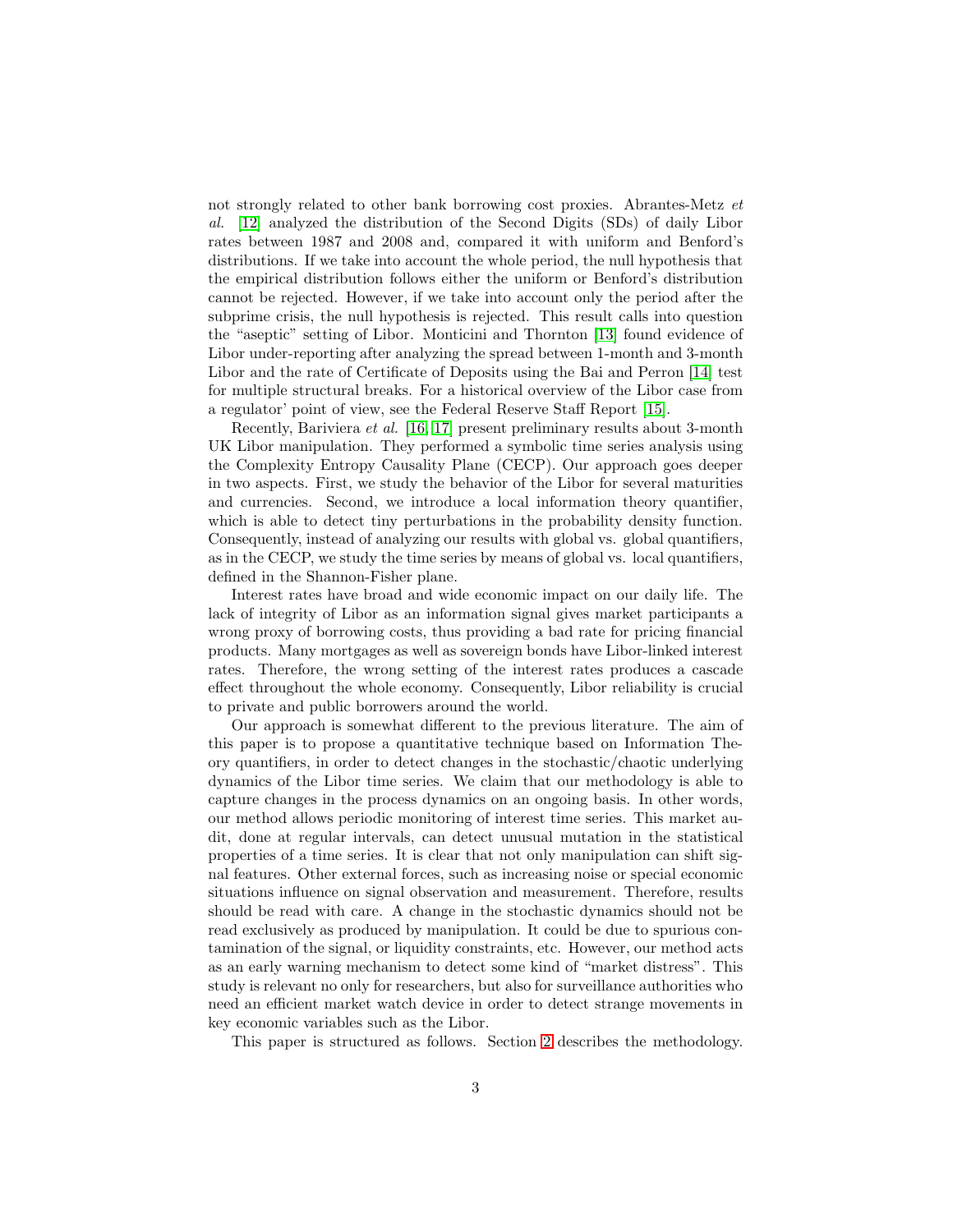Section [3](#page-8-0) details the data used in this paper. Section [4](#page-8-1) discuses our empirical findings. Finally, Section [5](#page-12-5) draws the main conclusions of our research.

# <span id="page-3-0"></span>2 Methodology

Financial markets are complex, dynamic systems in which unobservable hidden structures govern their behavior. Usually, we can only observe an output, e.g. an equilibrium price, an interest rate fixing, etc. As a consequence, the researcher should study the behavior of that output in order to infer the characteristics of the underlying dynamical phenomenon.

Time series should be carefully analyzed in order to extract relevant information for simulation and forecasting purposes. Information Theory derived quantifiers can be considered good candidates for this task because they are able to characterize some properties of the probability distribution associated with the observable or measurable quantity.

If the Libor rates were somewhat manipulated (as suggested in Ref. [\[7\]](#page-13-1)), some change in the stochastic behavior should appear. To be more precise, according to the EMH, interest rate time series should behave approximately as an standard Brownian motion. Manipulation is, by definition, the introduction of an strange deterministic device into the time series. According to Wold [\[18\]](#page-13-12) a time series can be split into two components, one purely random and other deterministic. If manipulation is successful, the deterministic induced behavior should offset the random behavior. This process results in an reduction of the natural stochastic character of the interest rates. We argue that the selected Information Theory quantifiers are able to detect such reduction and its temporal duration.

We use two specific quantifiers: permutation Shannon entropy and permutation Fisher information measure. These quantifiers are evaluated in pairs, displaying them in 2D-planar representation. This causal Shannon–Fisher Plane gives an insight on global versus local perturbations on the behavior of a time series of the underlying dynamics of a physical process under analysis.

### 2.1 The Shannon entropy

The Shannon entropy is usually regarded as a natural measure of the quantity of information in a physical process. Given a continuous probability distribution function (PDF)  $f(x)$  with  $x \in \Delta \subset \mathbb{R}$  and  $\int_{\Delta} f(x) dx = 1$ , its associated Shannon Entropy S [\[19\]](#page-13-13) is

$$
S[f] = -\int_{\Delta} f \ln(f) dx , \qquad (1)
$$

a measure of "global character" that it is not too sensitive to strong changes in the distribution taking place on a small-sized region. Let now  $P = \{p_i; i =$  $1, \dots, N$  be a discrete probability distribution, with N the number of possible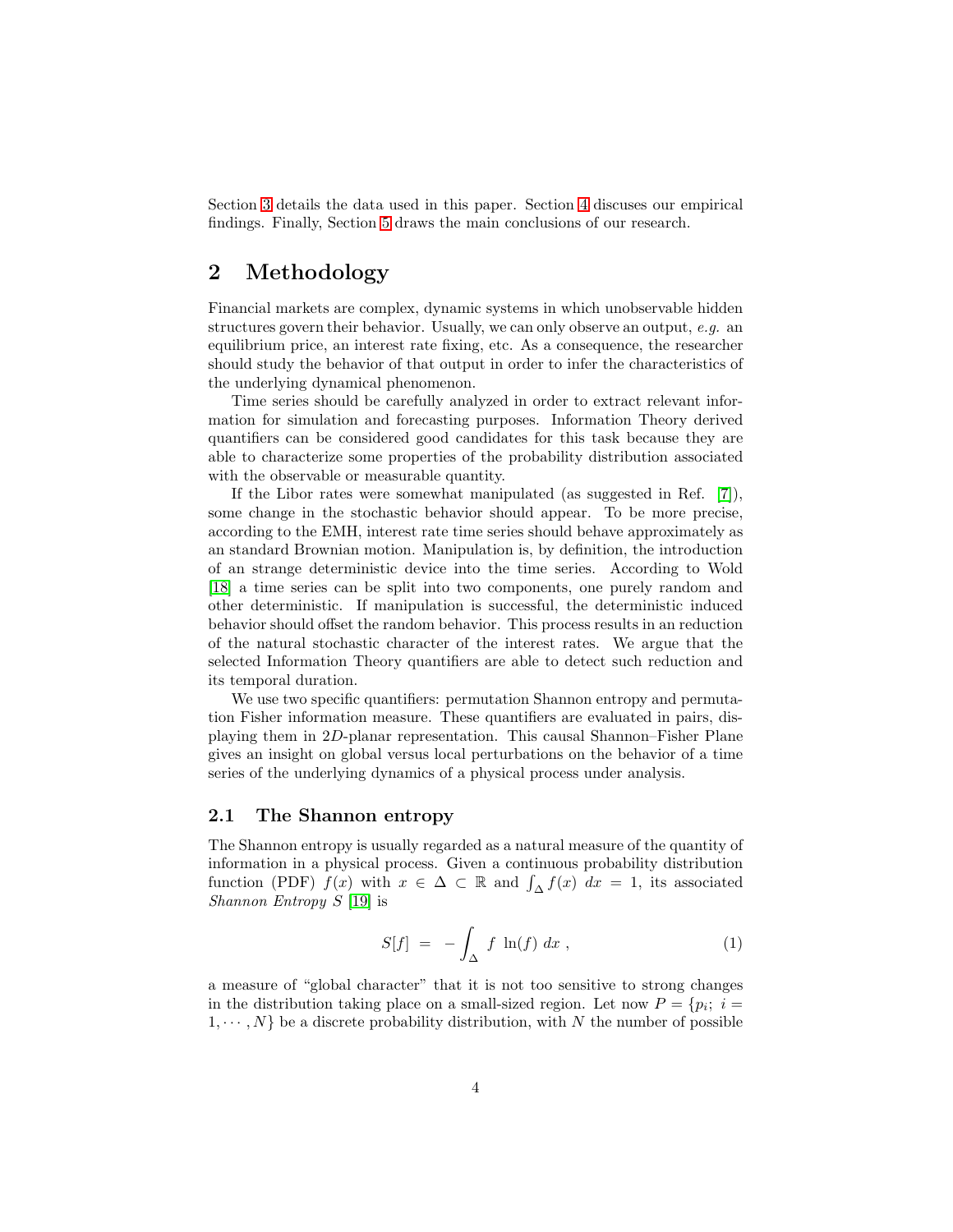states of the system under study. In the discrete case, we define a "normalized" Shannon entropy,  $0 \leq \mathcal{H} \leq 1$ , as

$$
\mathcal{H}[P] \ = \ S[P]/S_{max} \ = \ \left\{ -\sum_{i=1}^{N} \ p_i \ \ln(p_i) \right\} / S_{max} \ , \tag{2}
$$

where the denominator  $S_{max} = S[P_e] = \ln N$  is that attained by a uniform probability distribution  $P_e = \{p_i = 1/N, \ \forall i = 1, \cdots, N\}.$ 

#### 2.2 The Fisher information measure

The Fisher's Information Measure (FIM)  $\mathcal{F}$  [\[20,](#page-14-0) [21\]](#page-14-1), constitutes a measure of the gradient content of the distribution  $f(x)$ , thus being quite sensitive even to tiny localized perturbations. It reads

<span id="page-4-0"></span>
$$
\mathcal{F}[f] = \int_{\Delta} \frac{1}{f(x)} \left[ \frac{df(x)}{dx} \right]^2 dx = 4 \int_{\Delta} \left[ \frac{d\psi(x)}{dx} \right]^2 . \tag{3}
$$

FIM can be variously interpreted as a measure of the ability to estimate a parameter, as the amount of information that can be extracted from a set of measurements, and also as a measure of the state of disorder of a system or phenomenon [\[21\]](#page-14-1). In the previous definition of FIM  $(Eq. (3))$  $(Eq. (3))$  $(Eq. (3))$  the division by  $f(x)$  is not convenient if  $f(x) \to 0$  at certain x-values. We avoid this if we work with a real probability amplitudes  $f(x) = \psi^2(x)$  [\[20,](#page-14-0) [21\]](#page-14-1), which is a simpler form (no divisors) and shows that  $\mathcal F$  simply measures the gradient content in  $\psi(x)$ . The gradient operator significantly influences the contribution of minute local f−variations to FIM's value. Accordingly, this quantifier is called a "local" one [\[21\]](#page-14-1).

Let  $P = \{p_i; i = 1, \cdots, N\}$  be a discrete probability distribution, with N the number of possible states of the system under study. The concomitant problem of information-loss due to discretization has been thoroughly studied and, in particular, it entails the loss of FIM's shift-invariance, which is of no importance for our present purposes [\[22,](#page-14-2) [23\]](#page-14-3). For the FIM we take the expression in term of real probability amplitudes as starting point, then a discrete normalized FIM,  $0 \leq \mathcal{F} \leq 1$ , convenient for our present purposes, is given by

<span id="page-4-1"></span>
$$
\mathcal{F}[P] = F_0 \sum_{i=1}^{N-1} [(p_{i+1})^{1/2} - (p_i)^{1/2}]^2.
$$
 (4)

It has been extensively discussed that this discretization is the best behaved in a discrete environment [\[24\]](#page-14-4). Here the normalization constant  $F_0$  reads

$$
F_0 = \begin{cases} 1 & \text{if } p_{i^*} = 1 \text{ for } i^* = 1 \text{ or } i^* = N \text{ and } p_i = 0 \; \forall i \neq i^* \\ 1/2 & \text{otherwise} \end{cases} \tag{5}
$$

If our system lies in a very ordered state, which occurs when almost all the  $p_i$  – values are zeros except for a particular state  $k \neq i$  with  $p_k \cong 1$ , we have a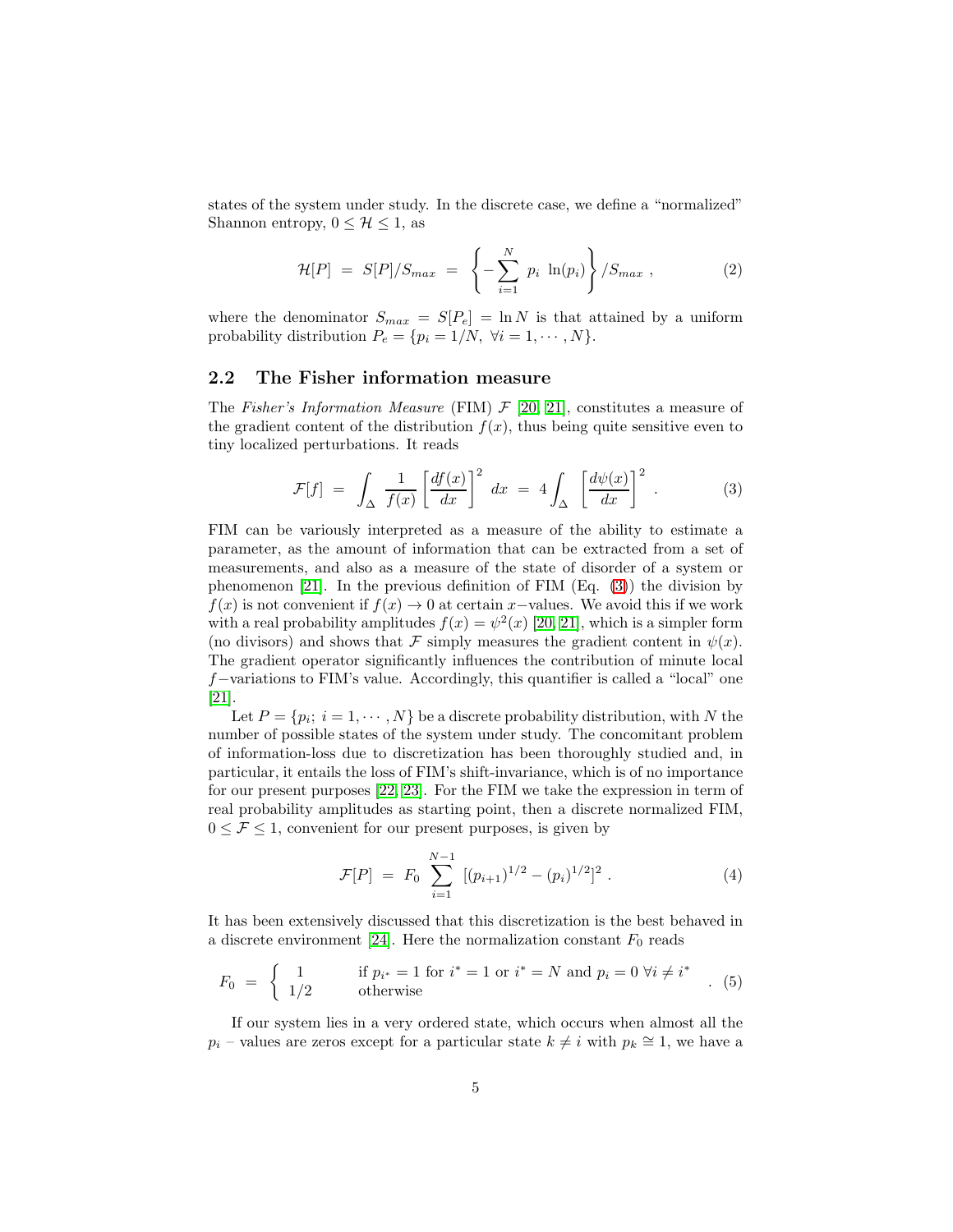normalized Shannon entropy  $H \sim 0$  and a normalized Fisher's information measure  $\mathcal{F} \sim 1$ . On the other hand, when the system under study is represented by a very disordered state, that is when all the  $p_i$  – values oscillate around the same value we obtain  $H \sim 1$  while  $\mathcal{F} \sim 0$ . One can state that the general FIM–behavior of the present discrete version (Eq. [\(4\)](#page-4-1)), is opposite to that of the Shannon entropy, except for periodic motions [\[22,](#page-14-2) [23\]](#page-14-3). The local sensitivity of FIM for discrete–PDFs is reflected in the fact that the specific "i−ordering" of the discrete values  $p_i$  must be seriously taken into account in evaluating the sum in Eq.  $(4)$ . This point was extensively discussed by Rosso *et al.* in previous works [\[22,](#page-14-2) [23\]](#page-14-3). The summands can be regarded as a kind of "distance" between two contiguous probabilities. Thus, a different ordering of the pertinent summands would lead to a different FIM-value, hereby its local nature. In the present work, we follow the lexicographic order described by Lehmer [\[25\]](#page-14-5) in the generation of Bandt-Pompe PDF (see next section). Given the local character of FIM, when combined with a global quantifier as the Shannon entropy, conforms the Shannon–Fisher plane,  $\mathcal{H} \times \mathcal{F}$ , introduced by Vignat and Bercher [\[26\]](#page-14-6). These authors showed that this plane is able to characterize the non-stationary behavior of a complex signal.

### 2.3 The Bandt Pompe method for PDF evaluation

Time series  $(TS)$  analysis, *i.e.* temporal measurements of variables, is a very important area of economic science. In particular, it is very important to extract information in order to unveil the underlying dynamics of irregular and apparently unpredictable behavior in a given market. The starting point of TS analysis is to determine the most appropriate probability density function associated with the TS. Several methods compete for its proper estimation. For example Rosso et al. [\[27\]](#page-14-7) propose the frequency of occurrence; De Micco et al. [\[28\]](#page-14-8) propose amplitude-based procedures; Mischaikow et al. [\[29\]](#page-14-9) prefer binary symbolic dynamics; Powell *et al.* [\[30\]](#page-14-10) recommend Fourier analysis and; Rosso et al. [\[31\]](#page-14-11) introduce wavelets transformation, among others. The suitability of each of the proposed methodologies depends on the peculiarity of data, such as stationarity, length of the series, the variation of the parameters, the level of noise contamination, etc. In all these cases, global aspects of the dynamics can be somehow captured, but the different approaches are not equivalent in their ability to discern all relevant physical details. Bandt and Pompe [\[32\]](#page-14-12) introduced a simple and robust symbolic method that takes into account time order of the TS.

The pertinent symbolic data are:  $(i)$  created by ranking the values of the series; and  $(ii)$  defined by reordering the embedded data in ascending order, which is tantamount to a phase space reconstruction with embedding dimension (pattern length) D and time lag  $\tau$ . In this way, it is possible to quantify the diversity of the ordering symbols (patterns) derived from a scalar time series. Note that the appropriate symbol sequence arises naturally from the time series, and no model-based assumptions are needed. In fact, the necessary "partitions" are devised by comparing the order of neighboring relative values rather than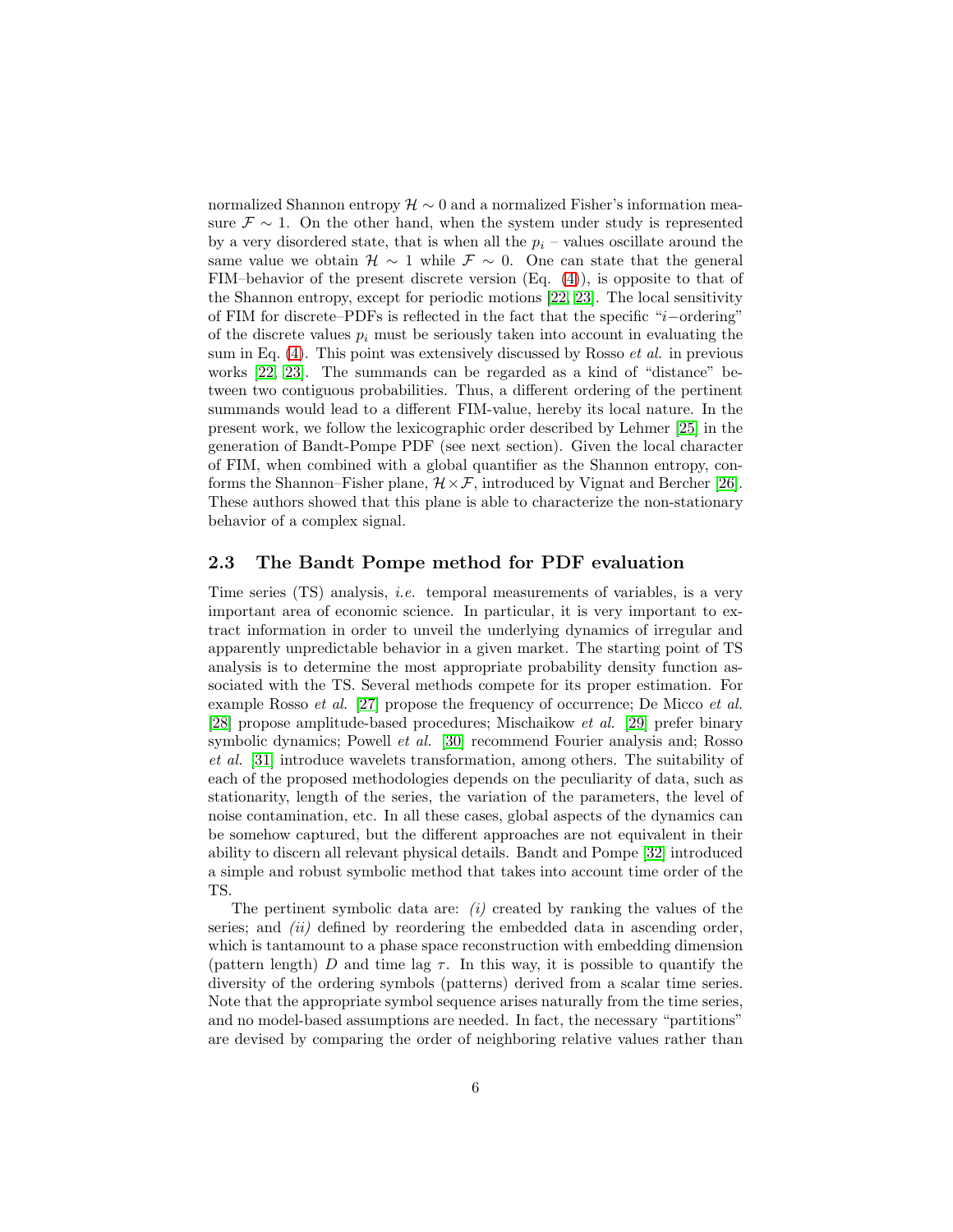by apportioning amplitudes according to different levels. This technique, as opposed to most of those in current practice, takes into account the temporal structure of the time series generated by the physical process under study. This feature allows us to uncover important details concerning the ordinal structure of the time series [\[23,](#page-14-3) [33,](#page-14-13) [34\]](#page-15-0) and can also yield information about temporal correlation [\[35,](#page-15-1) [36\]](#page-15-2).

It is clear that this type of analysis of a time series entails losing some details of the original series' amplitude information. Nevertheless, by just referring to the series' intrinsic structure, a meaningful difficulty reduction has indeed been achieved by Bandt and Pompe with regard to the description of complex systems. The symbolic representation of time series by recourse to a comparison of consecutive  $(\tau = 1)$  or nonconsecutive  $(\tau > 1)$  values allows for an accurate empirical reconstruction of the underlying phase-space, even in the presence of weak (observational and dynamic) noise [\[32\]](#page-14-12). Furthermore, the ordinal patterns associated with the PDF is invariant with respect to nonlinear monotonous transformations. Accordingly, nonlinear drifts or scaling artificially introduced by a measurement device will not modify the estimation of quantifiers, a nice property if one deals with experimental data (see,  $e.g., [37]$  $e.g., [37]$ ). These advantages make the Bandt and Pompe methodology more convenient than conventional methods based on range partitioning (i.e., PDF based on histograms).

To use the Bandt and Pompe [\[32\]](#page-14-12) methodology for evaluating the PDF, P, associated with the time series (dynamical system) under study, one starts by considering partitions of the pertinent D-dimensional space that will hopefully "reveal" relevant details of the ordinal structure of a given one-dimensional time series  $\mathcal{X}(t) = \{x_t; t = 1, \dots, M\}$  with embedding dimension  $D > 1$   $(D \in \mathbb{N})$ and embedding time delay  $\tau$  ( $\tau \in \mathbb{N}$ ). We are interested in "ordinal patterns" of order (length) D generated by

$$
(s) \mapsto (x_{s-(D-1)\tau}, x_{s-(D-2)\tau}, \cdots, x_{s-\tau}, x_s), \qquad (6)
$$

which assigns to each time s the D-dimensional vector of values at times  $s, s \tau, \dots, s - (D-1)\tau$ . Clearly, the greater the D-value, the more information on the past is incorporated into our vectors. By "ordinal pattern" related to the time (s), we mean the permutation  $\pi = (r_0, r_1, \dots, r_{D-1})$  of  $[0, 1, \dots, D-1]$ defined by

$$
x_{s-r_{D-1}\tau} \leq x_{s-r_{D-2}\tau} \leq \cdots \leq x_{s-r_1\tau} \leq x_{s-r_0\tau} . \tag{7}
$$

In order to get a unique result, we set  $r_i < r_{i-1}$  if  $x_{s-r_i} = x_{s-r_{i-1}}$ . This is justified if the values of  $x_t$  have a continuous distribution, so that equal values are very unusual.

For all the D! possible orderings (permutations)  $\pi_i$  when embedding dimension is  $D$ , their associated relative frequencies can be naturally computed according to the number of times this particular order sequence is found in the time series, divided by the total number of sequences,

$$
p(\pi_i) = \frac{\sharp\{s|s \le N - (D-1)\tau; (s) \text{ has type } \pi_i\}}{N - (D-1)\tau}.
$$
 (8)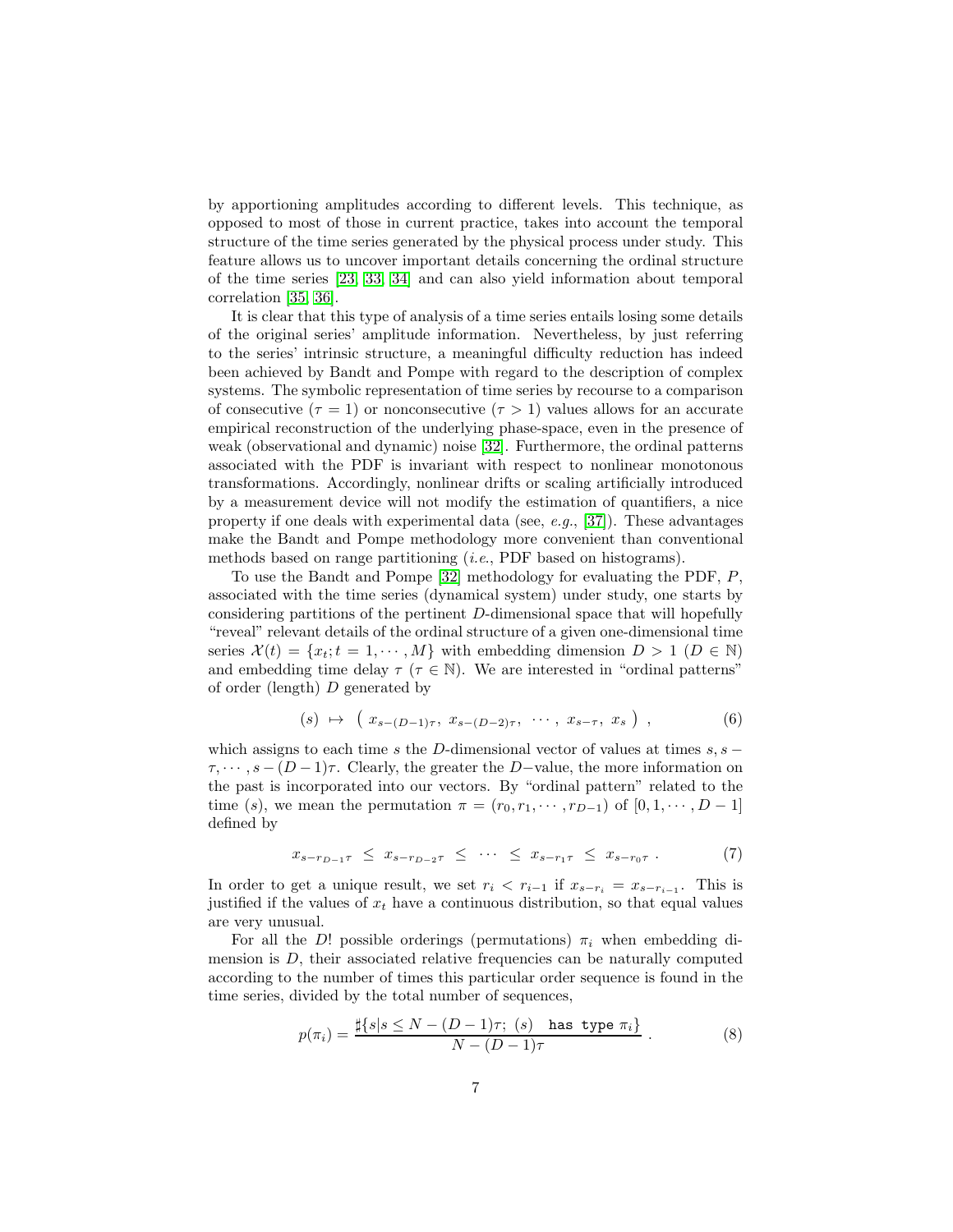In the last expression the symbol ♯ stands for "number". Thus, an ordinal pattern probability distribution  $P = \{p(\pi_i), i = 1, \dots, D!\}$  is obtained from the time series.

Consequently, it is possible to quantify the diversity of the ordering symbols (patterns of length  $D$ ) derived from a scalar time series, by evaluating the so-called permutation entropy (Shannon entropy) and permutation Fisher information measure. Of course, the embedding dimension  $D$  plays an important role in the evaluation of the appropriate probability distribution, because D determines the number of accessible states D! and also conditions the minimum acceptable length  $M \gg D!$  of the time series that one needs in order to work with reliable statistics [\[33\]](#page-14-13).

Regarding the selection of the parameters, Bandt and Pompe suggested working with  $4 \leq D \leq 6$  and specifically considered an embedding delay  $\tau = 1$ in their cornerstone paper [\[32\]](#page-14-12). Nevertheless, it is clear that other values of  $\tau$  could provide additional information. It has been recently shown that this parameter is strongly related, if it is relevant, to the intrinsic time scales of the system under analysis [\[38,](#page-15-4) [39,](#page-15-5) [40\]](#page-15-6).

Additional advantages of the method reside in  $i$ ) its simplicity (we need few parameters: the pattern length/embedding dimension  $D$  and the embedding delay  $\tau$ ) and *ii*) the extremely fast nature of the pertinent calculation-process [\[41\]](#page-15-7). The BP methodology can be applied not only to time series representative of low dimensional dynamical systems but also to any type of time series (regular, chaotic, noisy, or reality based). In fact, the existence of an attractor in the D-dimensional phase space in not assumed. The only condition for the applicability of the BP method is a very weak stationary assumption: for  $k \leq D$ , the probability for  $x_t < x_{t+k}$  should not depend on t. For a review of BP's methodology and its applications to physics, biomedical and econophysics signals see Zanin et al. [\[42\]](#page-15-8). Rosso [\[33\]](#page-14-13) show that the above mentioned quantifiers produce better descriptions of the process associated dynamics when the PDF is computed using BP rather than using the usual histogram methodology.

The Bandt and Pompe proposal for associating probability distributions to time series (of an underlying symbolic nature) constitutes a significant advance in the study of nonlinear dynamical systems [\[32\]](#page-14-12). The method provides univocal prescription for ordinary, global entropic quantifiers of the Shannon-kind. However, as was shown by Rosso and coworkers [\[22,](#page-14-2) [23\]](#page-14-3), ambiguities arise in applying the Bandt and Pompe technique with reference to the permutation of ordinal patterns. This happens if one wishes to employ the BP-probability density to construct local entropic quantifiers, like the Fisher information measure, which would characterize time series generated by nonlinear dynamical systems.

The local sensitivity of the Fisher Information measure for discrete PDFs is reflected in the fact that the specific "*i*-ordering" of the discrete values  $p_i$  must be seriously taken into account in evaluating the sum in Eq. [\(4\)](#page-4-1). The pertinent numerator can be regarded as a kind of "distance" between two contiguous probabilities. Thus, a different ordering of the pertinent summands would lead to a different Fisher information value. In fact, if we have a discrete PDF given by  $P = \{p_i, i = 1, \cdots, N\}$ , we will have N! possibilities for the *i*-ordering.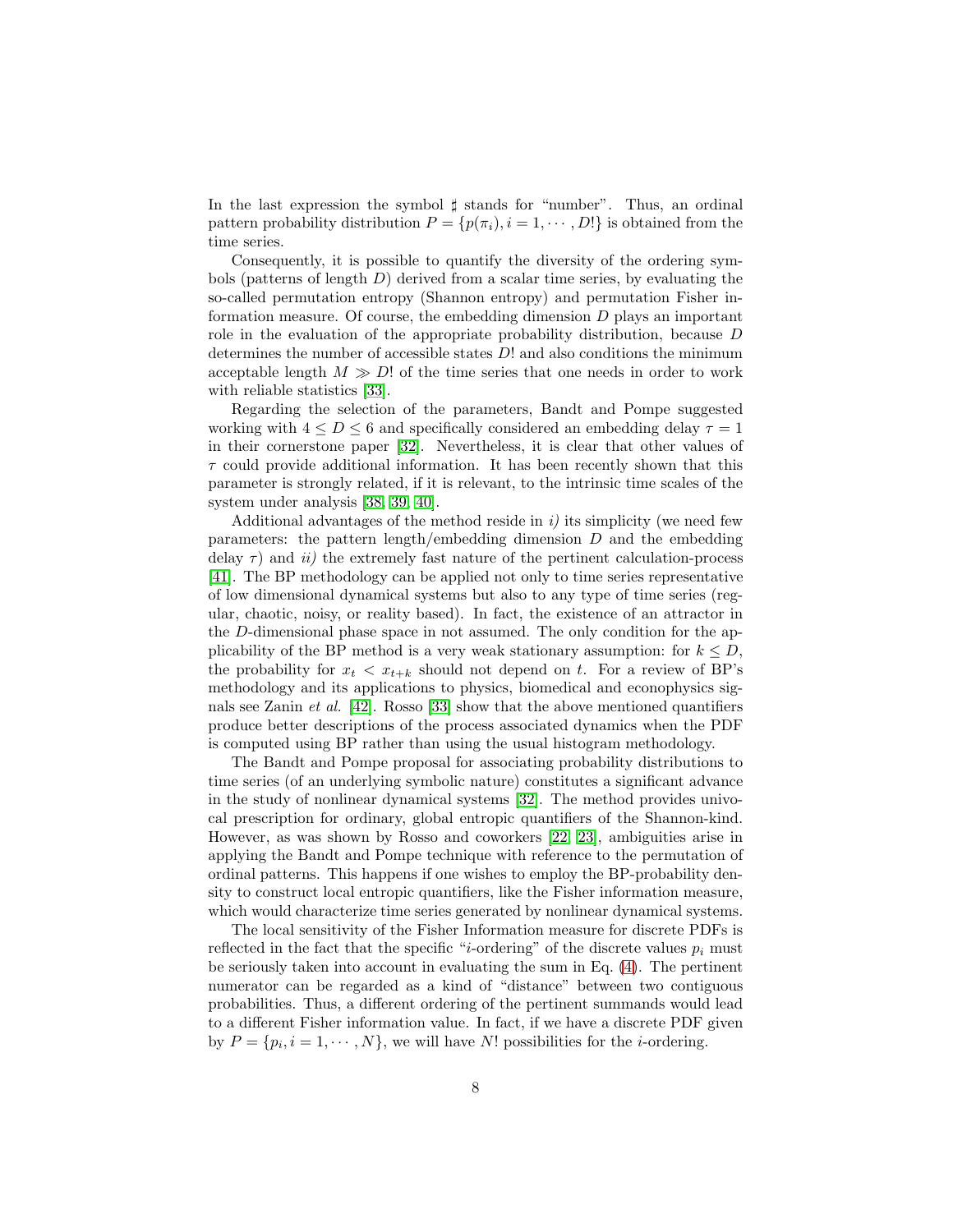The question is, which is the arrangement that one could regard as the "proper" ordering? The answer is straightforward in some cases, the histogrambased PDF constituting a conspicuous example. For such a procedure, one first divides the interval  $[a, b]$  (with a and b the minimum and maximum amplitude values in the time series) into a finite number on non-overlapping sub-intervals (bins). Thus, the division procedure of the interval  $[a, b]$  provides the natural order sequence for the evaluation of the PDF gradient involved in the Fisher information measure. In our current paper, we chosen for the Bandt–Pompe PDF the lexicographic ordering given by the algorithm of Lehmer [\[25\]](#page-14-5), amongst other possibilities, due to it provide a better distinction of different dynamics in the Shannon–Fisher plane,  $\mathcal{H} \times \mathcal{F}$  (see [\[22,](#page-14-2) [23\]](#page-14-3)).

## <span id="page-8-0"></span>3 Data

We analize the Libor rates in British Pounds (GBP), Euro (EUR), Swiss Franc (CHF) and Japanese Yen (JPY), for the following seven maturities: overnight  $(O/N)$ , one week  $(1W)$ , one month  $(1M)$ , two months  $(2M)$ , three months (3M), six months (6M) and twelve months (12M). The data coverage is from  $02/01/2001$  until  $24/03/2015$ , for a total of 3711 data points. All data were retrieved from Datastream.

## <span id="page-8-1"></span>4 Results

We analyze each time series using the methodology described in Section [2.](#page-3-0) The PDF was computed following the BP recipe, because it is the single method to introduce time-causality in PDF building. Although we have performed our analysis using embedding dimensions  $D = 3, 4$  and 5 with time lag  $\tau = 1$ , we present the results only for  $D = 4$ , because it exhibits the best clarity for our explanations. The other embedding dimensions results are similar.

We would like to know if the underlying generating process changes during the observation period. In order to evaluate such change, we construct sliding windows. The sliding windows work as follows: We consider the first  $N = 300$ data points and evaluate the two quantifiers, H and F. Then we move  $\delta = 20$ data points forward and compute the quantifiers of the new window with the following  $N = 300$  data points. We continue this process until the end of the time series. After doing so, we obtain 170 estimation windows. Each window spans approximately one year, and the window step is approximately one month.

The initial and final dates of each estimation window is displayed in the electronic supplementary material ESM-Table 1.

We also present in the electronic supplementary material the graphs corresponding to  $\mathcal{H} \times \mathcal{F}$ -plane for the Libor rates in GBP (ESM-Fig. 1), Euro (ESM-Fig. 2), CHF (ESM-Fig. 3), JPY (ESM-Fig. 4) for the seven considered maturities: O/N, 1W, 2M, 3M, 6M and 12M, when they are evaluated on the 170 estimation windows respectively, given in this way a representation of the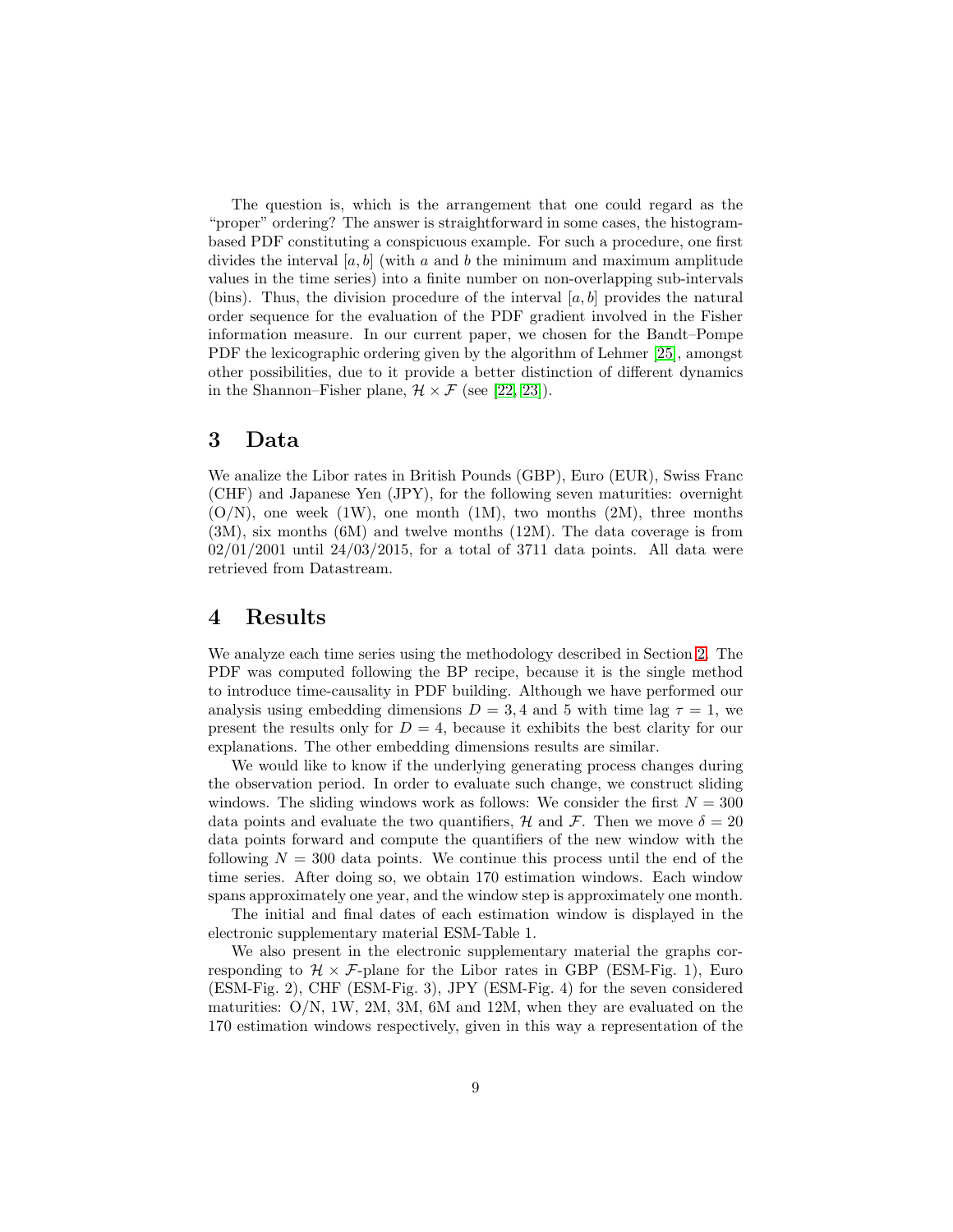time evolution of them. From these figures, it can be observed that 1M, 2M and 3M maturities have similar shape. It can also noted that 6M and 12M are very similar to each other and their localization points are more concentrated. We can summarize these results as: two distinct dynamics are detected. On one side, 1M, 2M and 3M maturities scatters throughout the plane. On the other side, O/N, 1W, 6M and 12M graphs are less disperse and their points are more concentrated on the low right corner. In the financial economics vocabulary, we can say that the latter maturities are more informationally efficient: their time series are closer to a random walk. The middle maturities (1M, 2M, 3M) occupy places in the  $\mathcal{H} \times \mathcal{F}$ –plane that are consistent with fractional Brownian motion or with chaotic dynamics.

This is the first evidence that we are dealing with a single interest rate but with distinct generating processes. In order to highlight the unequal behavior between the two groups of maturities, we count the number of points of the  $\mathcal{H} \times \mathcal{F}$ -plane that are closer to the low right corner and the number of points that are away from that corner. We divide the points into two regions. One, the most informational efficient region comprises the points where  $H > 0.75$ and  $\mathcal{F}$  < 0.3. The other is the complement of the  $\mathcal{H} \times \mathcal{F}$ -plane. We display the results of the point counting in Tables [1](#page-11-0) to [4.](#page-12-6) These tables confirm the ocular inspection of the  $H \times \mathcal{F}$ –plane (see figures ESM-Fig. 1 to ESM-Fig. 4). Whereas for 1M, 2M and 3M maturities only between 33% to 39% of the points are in the efficient area, the percentages for the other maturities ranges 55% to 63%. We recall that each point reflects the estimation of the quantifiers at a given moving window.

We would like to enquire if the aforementioned characteristics changed in an ordered way through time. Taking into account that we are studying the changes across time in the degree of informational efficiency of financial time series, we propose the following efficiency index,  $\mathcal{E}$ :

<span id="page-9-0"></span>
$$
\mathcal{E}[P] = \mathcal{H}[P] - \mathcal{F}[P] \tag{9}
$$

Given that both quantifiers,  $\mathcal{H}$  and  $\mathcal{F}$ , are bounded between 0 and 1, and that their behavior is expected opposite, the maximum value of our efficiency index is  $\mathcal{E}[P] = 1$ , when  $\mathcal{H}[P] = 1$  and  $\mathcal{F}[P] = 0$  and  $\mathcal{E}[P] = -1$  when  $\mathcal{H}[P] = 0$ and  $\mathcal{F}[P] = 1$  The most informational efficient behavior *(i.e.* the most random behavior) is when Shannon entropy is maximized and Fisher information minimized. Consequently, our efficiency index  $\mathcal E$  lies in the [−1, 1] interval. Accordingly, our efficiency index can be represented in a color map as in Fig. [1](#page-10-0)

We aim to assess the evolution of the efficiency  $\mathcal E$  through time. In order to do so, we display the result for each currency in a color map where the  $x$ -axis is the temporal dimension (*i.e.* the estimation windows) and the y-axis are the different currencies. The colors of the map reflects a degree of efficiency according to the color scale on the right of each graph and coincides with the color scale of Fig. [1.](#page-10-0)

The map corresponding GBP (see Fig. [2\(a\)\)](#page-16-0) clearly reflects two features. First that O/N, 1W, 6M and 12M maturities has been behaving better that the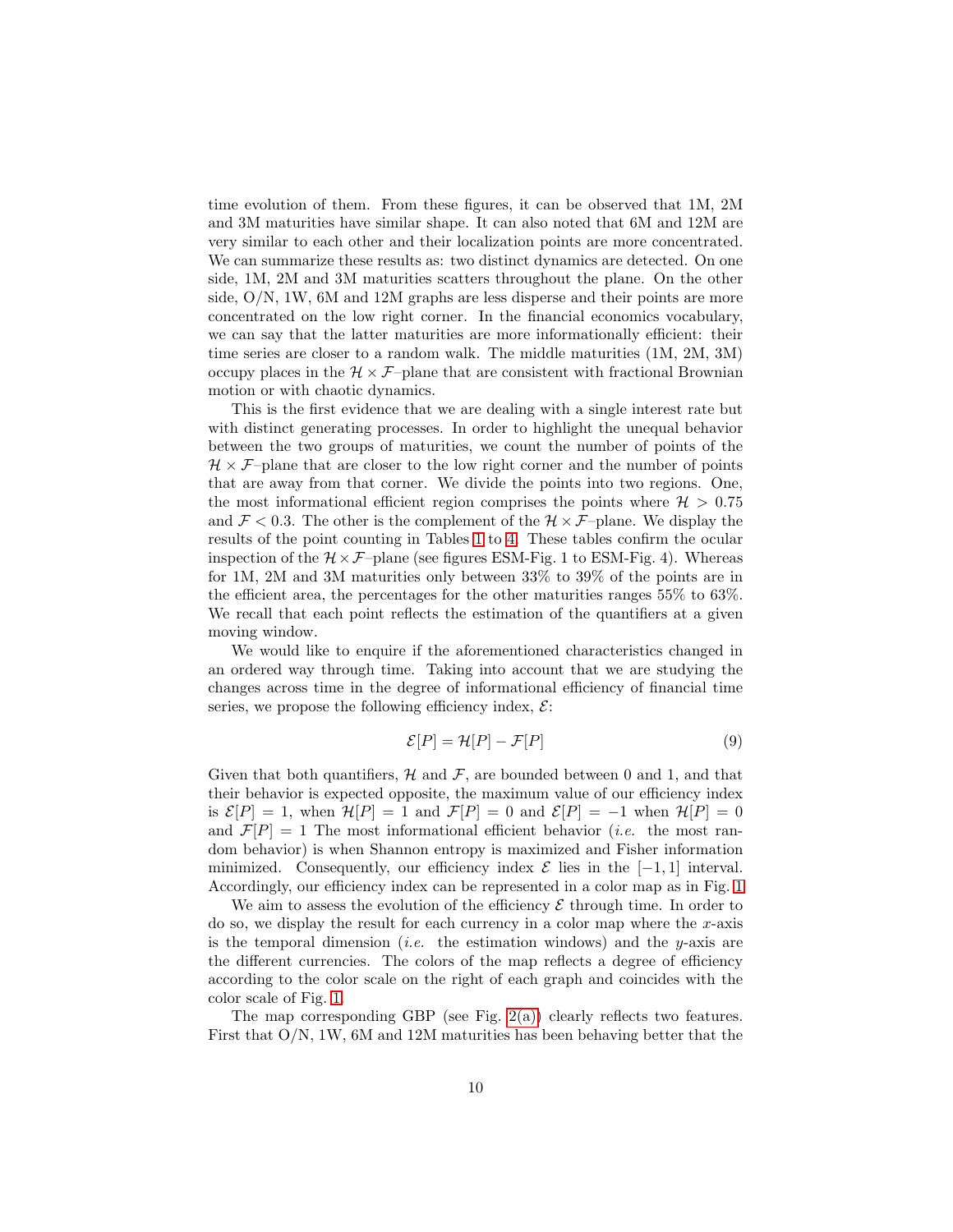

<span id="page-10-0"></span>Figure 1: Color map that reflects the different degrees of efficiency in the Shannon–Fisher plane according to Eq. [\(9\)](#page-9-0).

middle maturities. Even more, 6M and 12M has been globally the most efficient during all the period. On contrary, 1M, 2M, 3M were informationally efficient until window  $100 \left(05/08/2008 \text{ to } 31/08/2009\right)$  and suffered a sudden shift in its stochastic behavior, that returns to its previous path around window 160  $(12/03/2013$  to  $05/05/2014)$ . Additionally we can observe a yellow area around windows 65–80, that roughly correspond to years 2006 and 2007. The behavior detected by this color map is consistent with the alleged manipulation of Libor rates reported in the press [\[7\]](#page-13-1). According to our results, Libor rates suffered from some kind of inefficient behavior (coherent with manipulation) during the period 2006–2012. In year 2013 the levels of informational efficiency recovered to levels similar to periods previous to the financial crisis.

The Euro market exhibits a similar pattern with respect to the two groups of maturities. However, the loss of efficiency is was less severe. This can be observed in the Fig. [2\(b\),](#page-16-1) where there is a prevalence of orange and red colors.

The Swiss Franc market behavior (see Fig.  $2(c)$ ) is more similar to the British Pound market (see Fig.  $2(a)$ ) The region that comprises windows 120 until 160 reflects an eroded informational efficiency, that was slowly recovered at the final of the observation period. Additionally there is a yellow spot around windows 60–70 exclusively in 1M, 2M and 3M maturities.

The Japanese Yen market (see Fig.  $2(d)$ ) was also affected in the degree of efficiency. In general, we can observe in the color map that this is a less informational efficient market: light orange, yellow and light blue are dominant. There is also a severe erosion of the informational efficiency between windows 120 to 160, recovered at the end of the observation period mainly in  $O/N$  and 12M maturities.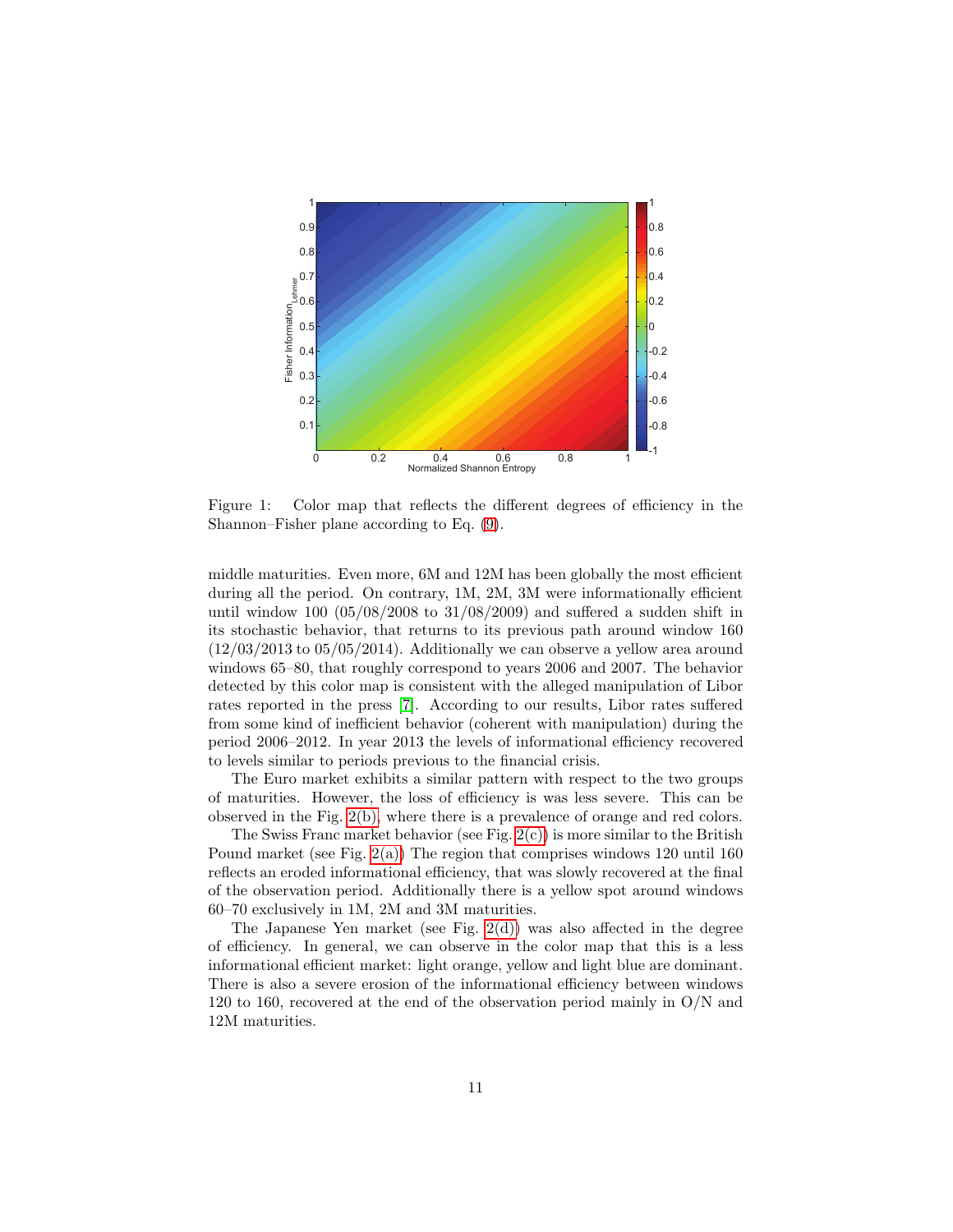<span id="page-11-0"></span>Table 1: Number of points in the inefficient  $(\mathcal{H} < 0.75, \mathcal{F} > 0.3)$  and efficient  $(\mathcal{H} > 0.75, \mathcal{F} < 0.3)$  regions for different maturities of Libor GBP. The information quantifiers were computing using Bandt-Pompe PDF with  $D = 4$  and  $\tau = 1$ .

| Points within<br>efficiency bounds | Points outside<br>efficiency bounds | Percentage of<br>efficient windows | Series          |
|------------------------------------|-------------------------------------|------------------------------------|-----------------|
| 107                                | 63                                  | 63%                                | GBP Libor $O/N$ |
| 103                                | 67                                  | $61\%$                             | GBP Libor 1W    |
| 67                                 | 103                                 | $39\%$                             | GBP Libor 1M    |
| 56                                 | 114                                 | 33%                                | GBP Libor 2M    |
| 58                                 | 112                                 | $34\%$                             | GBP Libor 3M    |
| 93                                 | 77                                  | $55\%$                             | GBP Libor 6M    |
| 106                                | 64                                  | 62%                                | GBP Libor 12M   |

Table 2: Number of points in the inefficient  $(\mathcal{H} < 0.75, \mathcal{F} > 0.3)$  and efficient  $(\mathcal{H} > 0.75, \mathcal{F} < 0.3)$  regions for different maturities of Libor EUR. The information quantifiers were computing using Bandt-Pompe PDF with  $D = 4$  and  $\tau = 1$ .

| Points within<br>efficiency bounds | Points outside<br>efficiency bounds | Percentage of<br>efficient windows | Series          |
|------------------------------------|-------------------------------------|------------------------------------|-----------------|
| 145                                | 25                                  | 85%                                | EUR Libor $O/N$ |
| 113                                | 57                                  | 66%                                | EUR Libor 1W    |
| 87                                 | 83                                  | 51\%                               | EUR Libor 1M    |
| 68                                 | 102                                 | $40\%$                             | EUR Libor 2M    |
| 84                                 | 86                                  | 49\%                               | EUR Libor 3M    |
| 90                                 | 80                                  | 53%                                | EUR Libor 6M    |
| 121                                | 49                                  | 71%                                | EUR Libor 12M   |

Table 3: Number of points in the inefficient  $(\mathcal{H} < 0.75, \mathcal{F} > 0.3)$  and efficient  $(\mathcal{H} > 0.75, \mathcal{F} < 0.3)$  regions for different maturities of Libor CHF. The information quantifiers were computing using Bandt-Pompe PDF with  $D = 4$  and  $\tau = 1$ 

| Points within<br>efficiency bounds | Points outside<br>efficiency bounds | Percentage of<br>efficient windows | Series          |
|------------------------------------|-------------------------------------|------------------------------------|-----------------|
| 107                                | 63                                  | $63\%$                             | CHF Libor $O/N$ |
| 95                                 | 75                                  | $56\%$                             | CHF Libor 1W    |
| 59                                 | 111                                 | $35\%$                             | CHF Libor 1M    |
| 66                                 | 104                                 | $39\%$                             | CHF Libor 2M    |
| 58                                 | 112                                 | $34\%$                             | CHF Libor 3M    |
| 78                                 | 92                                  | $46\%$                             | CHF Libor 6M    |
| 102                                | 68                                  | 60%                                | CHF Libor 12M   |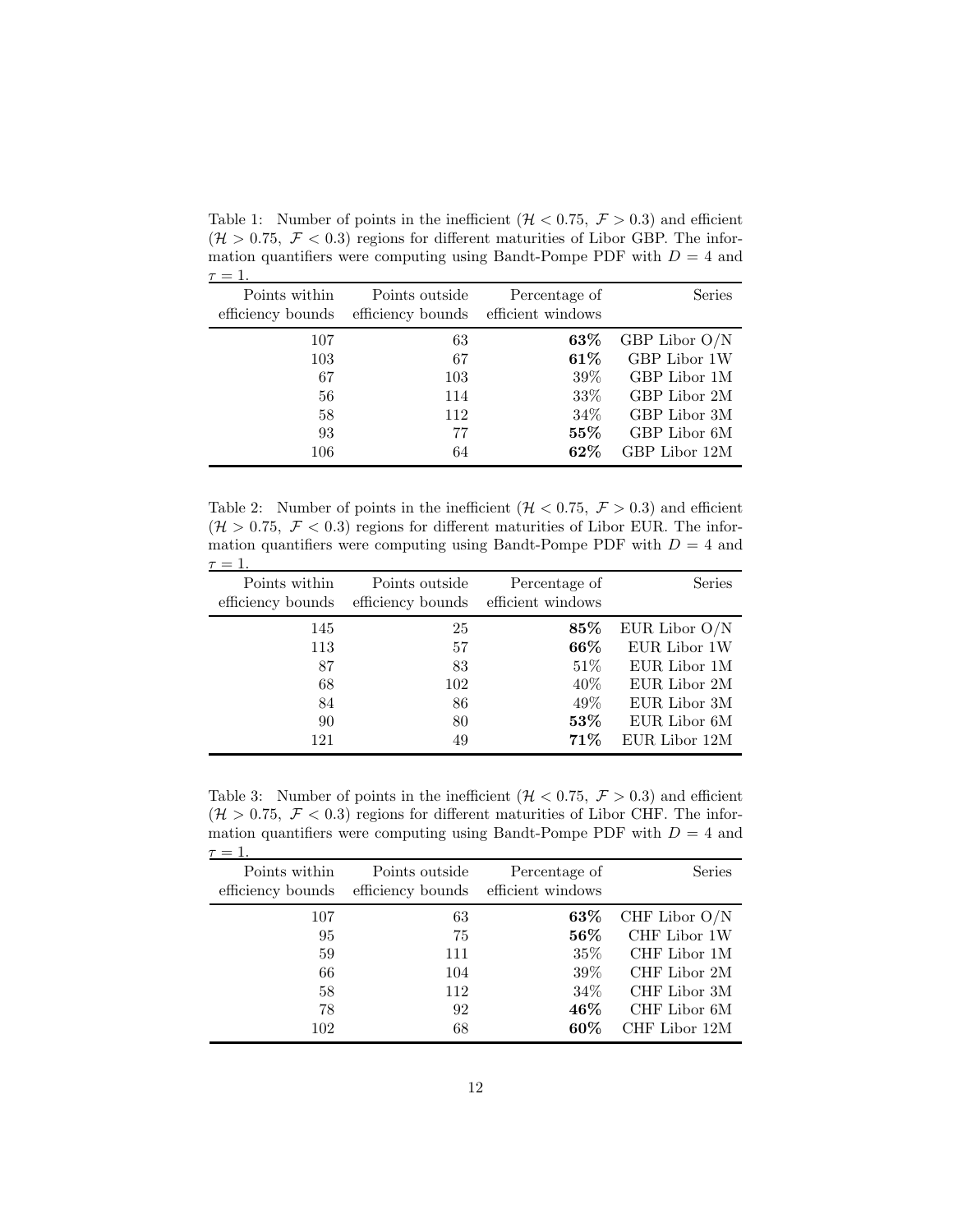<span id="page-12-6"></span> $(\mathcal{H} > 0.75, \mathcal{F} < 0.3)$  regions for different maturities of Libor JPY. The information quantifiers were computing using Bandt-Pompe PDF with  $D = 4$  and  $\tau = 1$ . Points within Points outside Percentage of Series

Table 4: Number of points in the inefficient  $(\mathcal{H} < 0.75, \mathcal{F} > 0.3)$  and efficient

| peries              | Points outside Percentage of | efficiency bounds efficiency bounds efficient windows | FOIIIUS WIUIIIII |
|---------------------|------------------------------|-------------------------------------------------------|------------------|
| JPY Libor $S/N$     | $29\%$                       | 121                                                   | 49               |
| 29% JPY Libor 1W    |                              | 120                                                   | 50               |
| 35% JPY Libor 1M    |                              | 111                                                   | 59               |
| 38% JPY Libor 2M    |                              | 106                                                   | 64               |
| 38% JPY Libor 3M    |                              | 106                                                   | 64               |
| $48\%$ JPY Libor 6M |                              | 88                                                    | 82               |
| 40% JPY Libor 12M   |                              | 102                                                   | 68               |
|                     |                              |                                                       |                  |

## <span id="page-12-5"></span>5 Conclusion

The first finding that we can extract from our data analysis is that the Libor for all currencies and for maturities 1M, 2M and 3M is governed by a different process than the other maturities. The mentioned maturities usually reflect a lower level of informational efficiency than the other maturities. The second important finding is that during the years 2007-2012 (windows 120-160) there was a significant reduction in the informational efficiency of all markets, except the Euro market. This behavior seems to be contemporary to the uncovered manipulation announced in the newspapers [\[7\]](#page-13-1). We would like to highlight that our method is not intended to find manipulation, but rather to uncover changes in the hidden stochastic structure of data. However, it is able to clearly discriminate areas of more deterministic behavior in the time series, which could be consistent with the alleged interest rate rigging.

## <span id="page-12-0"></span>References

- [1] Bachelier L, 1900 Thérie de la spéculation. Annales scientifiques de l'École Normale Supérieure; Paris, 17 21–86.
- <span id="page-12-1"></span>[2] Fama EF, 1976 Foundations of finance: portfolio decisions and securities prices. New York: Basic Books. .
- <span id="page-12-2"></span>[3] Samuelson, 1965 Proof that properly anticipated prices fluctuate randomly. Industrial Management Review 6 41–49.
- <span id="page-12-3"></span>[4] Cajueiro DO, Tabak BM, 2006 The long-range dependence phenomena in asset returns: the Chinese case. Applied Economics Letters 13 131–133.
- <span id="page-12-4"></span>[5] Bariviera AF, 2011 The influence of liquidity on informational efficiency: The case of the Thai Stock Market. Physica A 390 4426–4432.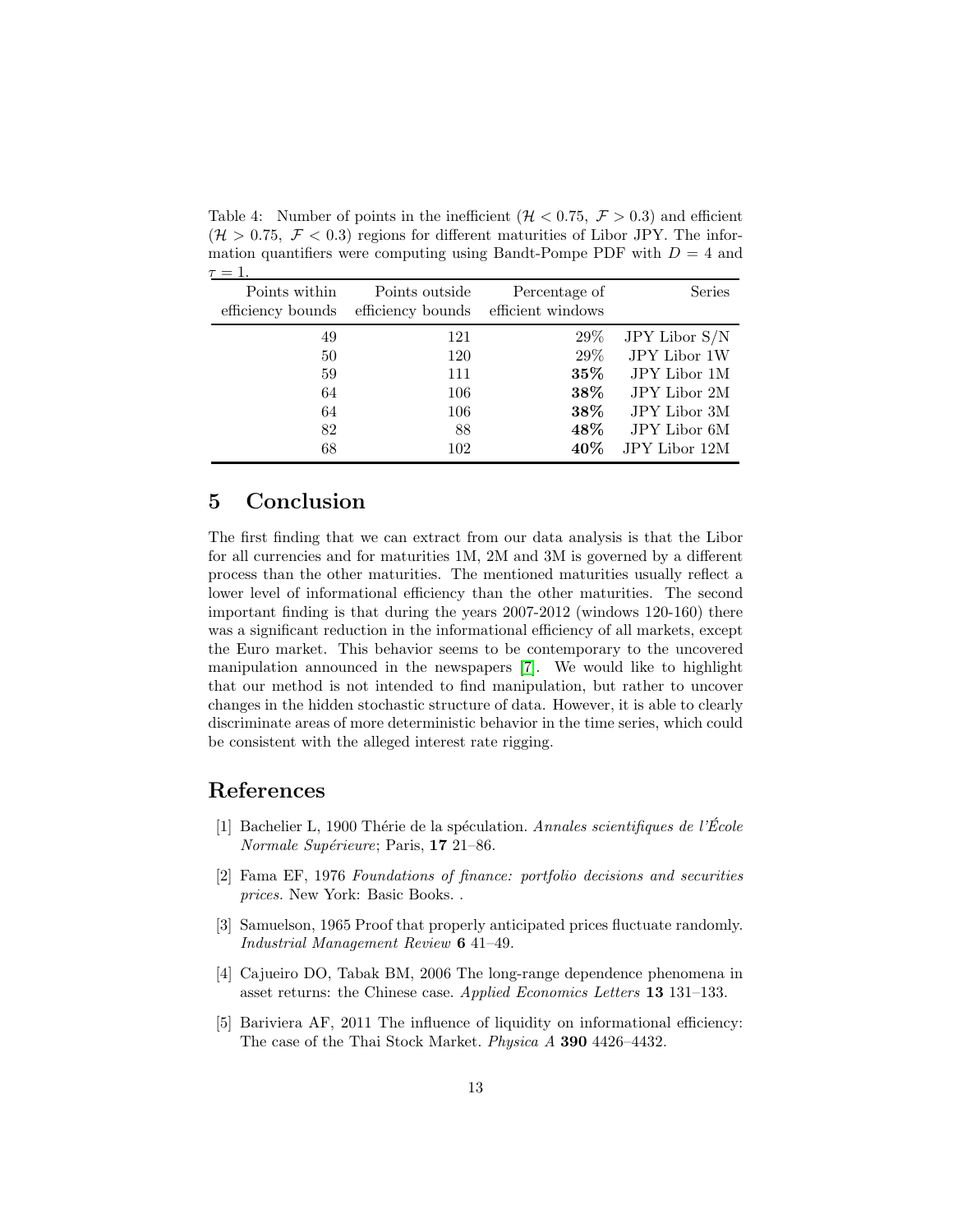- <span id="page-13-0"></span>[6] Bariviera AF, Guercio MB, Martinez LB, 2012 A comparative analysis of the informational efficiency of the fixed income market in seven European countries. Economics Letters 116 426–428.
- <span id="page-13-1"></span>[7] Mollenkamp C, Whitehouse M, 2008 Study casts doubt on key rate: WSJ analysis suggests banks may have reported flawed interest data for Libor. The Wall Street Journal, Thursday, 29 May, p.1.
- <span id="page-13-3"></span><span id="page-13-2"></span>[8] Saigol L. Libor: The email trail; 2013. The Financial Services, [http://www.ft.com/cms/s/0/cefd67a0-25df-11e3-aee8-00144feab7de.html#axzz3FNK2XAFe.](http://www.ft.com/cms/s/0/cefd67a0-25df-11e3-aee8-00144feab7de.html#axzz3FNK2XAFe)
- [9] Reuters, 2012 New York Federal Reserve knew about Libor rate-fixing issues as far back as 2007 and proposed changes but were ignored. The Daily Mail, July 10.
- <span id="page-13-5"></span><span id="page-13-4"></span>[10] Taylor JB, Williams JC, 2009 A black swan in the money market. American Economic Journal: Macroeconomics. 1 58–83.
- [11] Snider CA, Youle T, 2010 Does the Libor reflect banks' borrowing costs?. Available at Social Sicence Research Network (SSRN):<http://ssrn.com/abstract=1569603> or http://dx.doi.org/10.2139/ssrn.1569603.
- <span id="page-13-6"></span>[12] Abrantes-Metz RM, Villas-Boas SB, Judge G, 2011 Tracking the Libor rate. Applied Economics Letters. 18 893–899.
- <span id="page-13-7"></span>[13] Monticini A, Thornton DL, 2013 The effect of underreporting on Libor rates. Journal of Macroeconomics 37 345–348.
- <span id="page-13-8"></span>[14] Bai J, Perron P, 1998 Estimating and testing linear models with multiple structural changes. Econometrica 66 47–78.
- <span id="page-13-9"></span>[15] Hou D, Skeie DR, 2014 Libor: Origins, Economics, Crisis, Scandal, and Reform. Federal Reserve Bank of New York Staff Report No. 667, March 1

.

- <span id="page-13-10"></span>[16] Bariviera AF, Guercio MB, Martinez LB, 2015 Data manipulation detection via permutation information theory quantifiers. ArXiv preprint, [arXiv:1501.04123.](http://arxiv.org/abs/1501.04123)
- <span id="page-13-11"></span>[17] Bariviera AF, Guercio MB, Martinez LB, Rosso OA,2015 The (in)visible hand in the Libor market: an Information Theory approach The European Physics Journal B, 88 208.
- <span id="page-13-12"></span>[18] Wold H, 1938 A study in the analysis of stationary time series. Almqvist and Wiksell, Upsala, Sweeden.
- <span id="page-13-13"></span>[19] Shannon C, Weaver W, 1949 The Mathematical Theory of Communication. University of Illinois Press, Champaign, USA.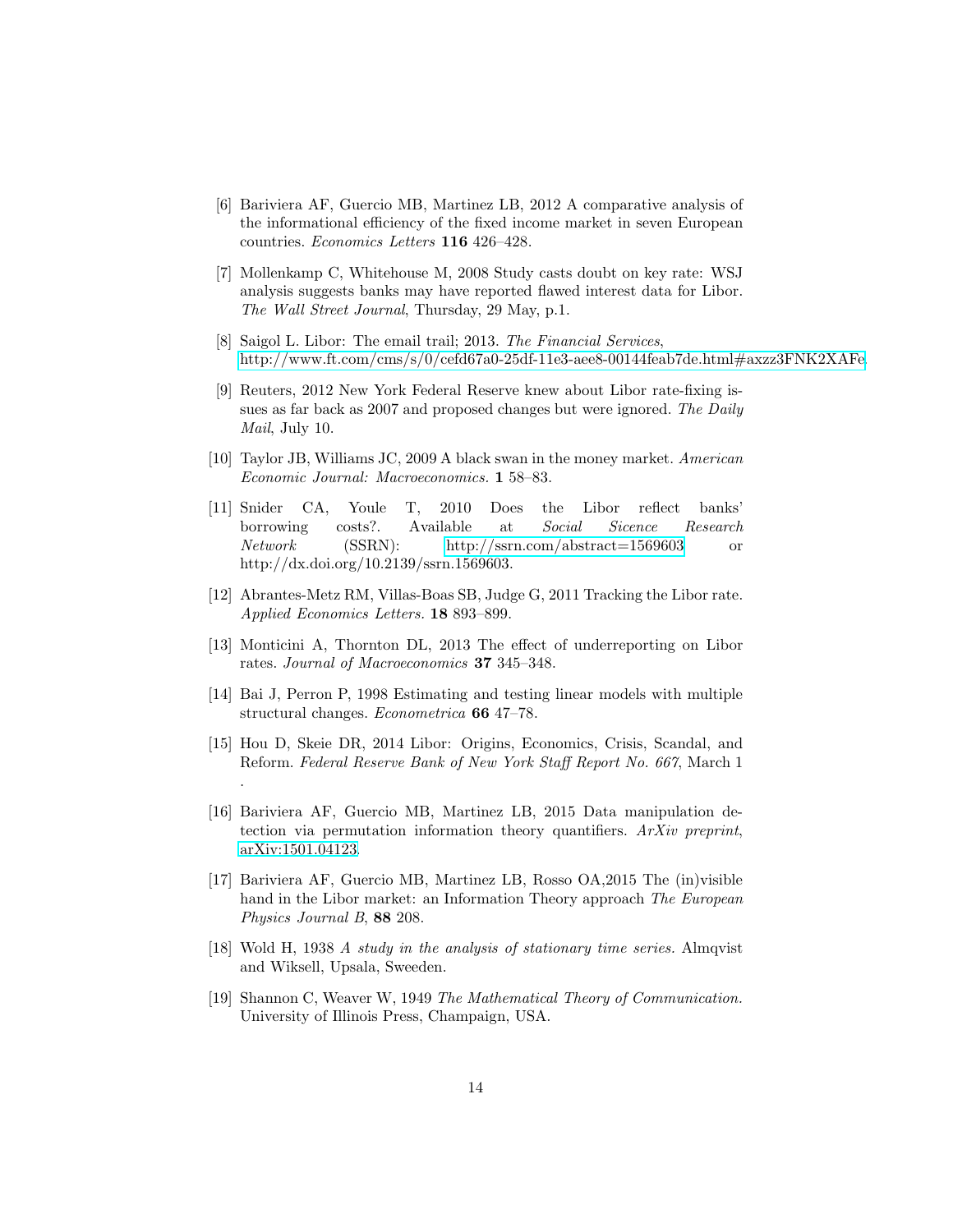- <span id="page-14-1"></span><span id="page-14-0"></span>[20] Fisher RA, 1922 On the mathematical foundations of theoretical statistics, Philos. Trans. R. Soc. Lond. Ser. A 222 309–368.
- <span id="page-14-2"></span>[21] Frieden BR, 2004 Science from Fisher information: A Unification. Cambridge University Press, Cambridge, UK.
- <span id="page-14-3"></span>[22] Olivares F, Plastino A, Rosso OA, 2012 Ambiguities in BandtPompe's methodology for local entropic quantifiers. Physica A 391 2518–2526.
- <span id="page-14-4"></span>[23] Olivares F, Plastino A, Rosso OA, 2012 Contrasting chaos with noise via local versus global information quantifiers. Phys. Lett A 376 1577–1583.
- [24] Sánchez-Moreno P, Yáñez RJ, Dehesa JS, 2009 Discrete Densities and Fisher Information. In Proceedings of the 14th International Conference on Difference Equations and Applications. Difference Equations and Applications. Istanbul, Turkey: Uğur Bahçeşehir University Publishing Company, 291–298.
- <span id="page-14-6"></span><span id="page-14-5"></span>[25]<http://www.keithschwarz.com/interesting/code/factoradicpermutation/> FactoradicPermutation.hh.html
- [26] Vignat C, Bercher JF, 2003 Analysis of signals in the Fisher x Shannon information plane. Physics Letters A 312 27–33.
- <span id="page-14-7"></span>[27] Rosso OA, Craig H, Moscato P, 2009 Shakespeare and other English Renaissance authors as characterized by Information Theory complexity quantifiers. Physica A 388 916-926.
- <span id="page-14-8"></span>[28] De Micco L, Gonzalez CM, Larrondo HA, Martín MT, Plastino A, Rosso OA, 2008 Randomizing nonlinear maps via symbolic dynamics. Physica A 387 3373–3383.
- <span id="page-14-9"></span>[29] Mischaikow K, Mrozek M, Reiss J, Szymczak A, 1999 Construction of symbolic dynamics from experimental time series. Phys. Rev. Lett. 82 1144– 1147.
- <span id="page-14-10"></span>[30] Powell GE, Percival IC, 1979 A spectral entropy method for distinguishing regular and irregular motion of Hamiltonian systems. J. Phys. A: Math. Gen. 12 2053–2071.
- <span id="page-14-11"></span>[31] Rosso OA, Blanco S, Jordanova J, Kolev V, Figliola A, Schürmann M, Başar E, 2001 Wavelet entropy: a new tool for analysis of short duration brain electrical signals. J. Neurosci. Methods. 105 65–75.
- <span id="page-14-12"></span>[32] Bandt C, Pompe B, Permutation Entropy: A Natural Complexity Measure for Time Series. Phys. Rev. Lett. 88 174102.
- <span id="page-14-13"></span>[33] Rosso OA, Larrondo HA., Martín MT, Plastino A, Fuentes MA, 2007 Distinguishing noise from chaos. Phys. Rev. Lett. **99** 154102.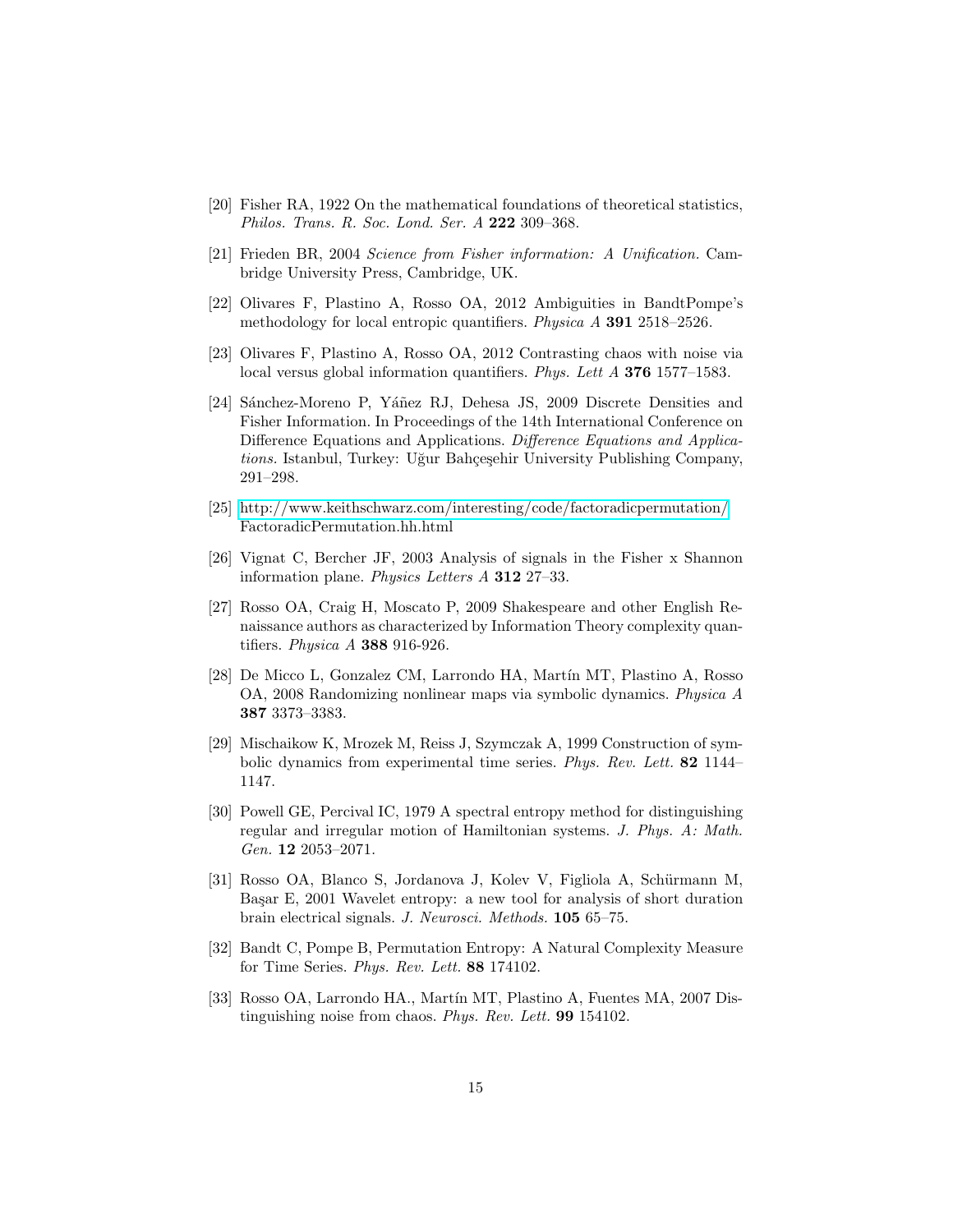- <span id="page-15-0"></span>[34] Rosso OA, Olivares F, Zunino L, De Micco L, Aquino ALL, Plastino A, Larrondo HA, 2012 Characterization of chaotic maps using the permutation Bandt-Pompe probability distribution. Eur. Phys. J. B 86 116–129.
- <span id="page-15-1"></span>[35] Rosso OA, Masoller C, 2009 Detecting and quantifying stochastic and coherence resonances via information-theory complexity measurements. Phys.  $Rev. E$  79 040106(R).
- <span id="page-15-2"></span>[36] Rosso OA, Masoller C, 2009 Detecting and quantifying temporal correlations in stochastic resonance via information theory measures. Eur. Phys. J. B 69 37–43.
- <span id="page-15-3"></span>[37] Saco PM, Carpi LC, Figliola A, Serrano E, Rosso OA, 2010 Entropy analysis of the dynamics of El Niño/Southern Oscillation during the Holocene. Physica A 389 5022–5027
- <span id="page-15-4"></span>[38] Zuninov L, Soriano MC, Fischer I, Rosso OA, Mirasso CR, 2010 Permutation information-theory approach to unveil delay dynamics from time-series analysis. Phys. Rev. E 82 046212.
- <span id="page-15-5"></span>[39] Soriano MC, Zunino L, Rosso, OA, Fischer I, Mirasso CR, 2011 Time scales of a chaotic semiconductor laser with optical feedback under the lens of a permutation information analysis. IEEE J. Quantum Electron. 47 252-261.
- <span id="page-15-6"></span>[40] Zunino L, Soriano MC, Rosso OA, 2012 Distinguishing chaotic and stochastic dynamics from time series by using a multiscale symbolic approach. Phys. Rev. E 86 046210.
- <span id="page-15-8"></span><span id="page-15-7"></span>[41] Keller K, Sinn M, 2005 Ordinal analysis of time series. Physica A 356 114–120.
- [42] Zanin M, Zunino L, Rosso OA, Papo D, 2012 Permutation entropy and its main biomedical and econophysics applications: A review. Entropy 14 1553–1577.